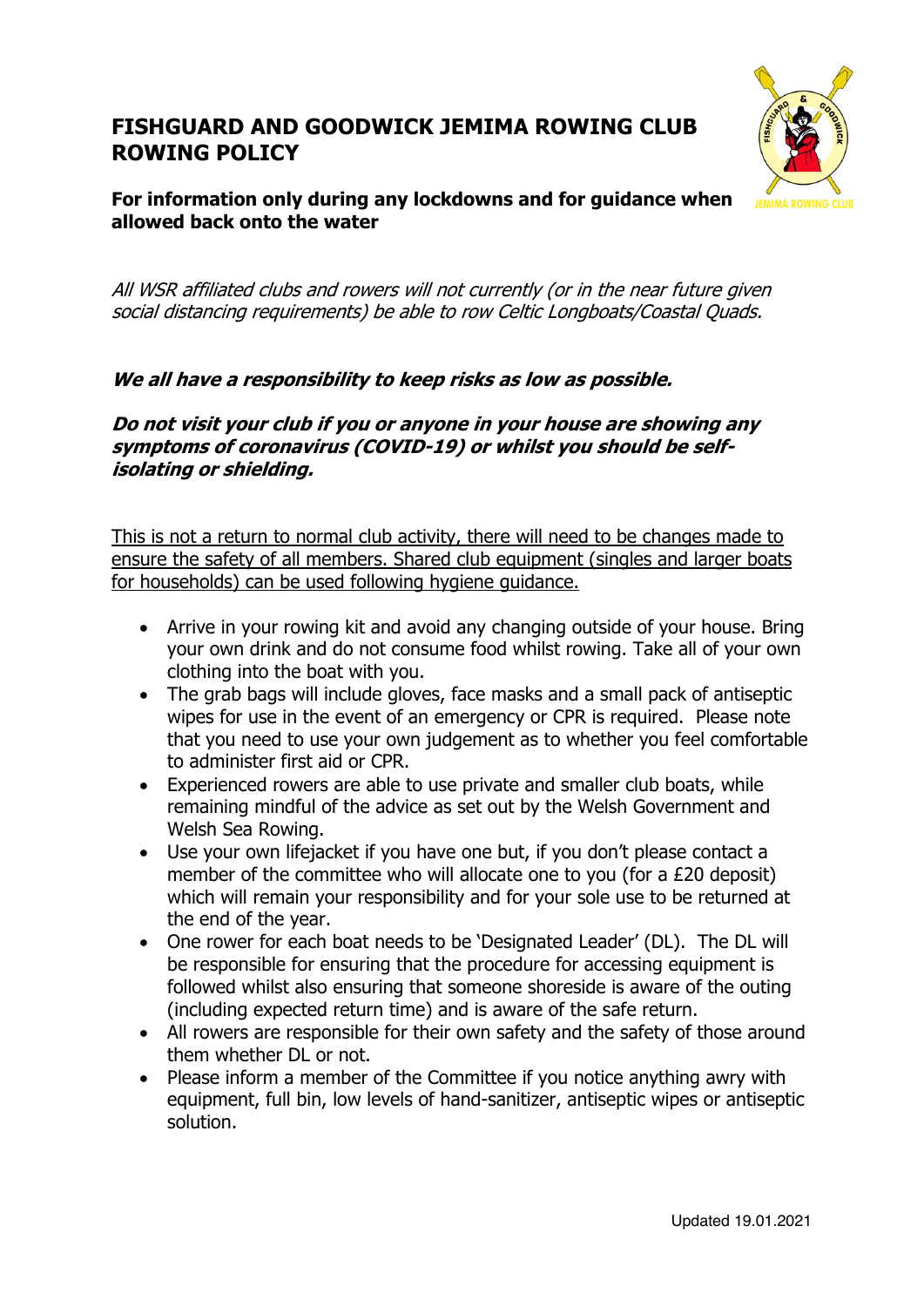# **Procedure for accessing equipment: Before going out**

- Hand-sanitize then collect the back door key from the keysafe by the boat racks (code FGJRC). You need to use the code to open and to close the key safe.
- Only DL should go into the clubhouse back door, hand-sanitize again and collect the shed key for the shed, open the left-hand (Rowing Club) door of the cupboard, collect the grab bag and fill in one Outings Form, return it to its plastic folder and leave in the 'Completed Forms' box inside the door.
- Return the cupboard key to the internal key safe, remembering to hand sanitize before **and** after using the keysafe.
- Open the shed, organise the wiping of the oars, the trolley and the outside of the grab bag using the antiseptic wipes provided and disposing of them safely in the bin in the shed.
- Collect a bucket of antiseptic water and cloth from the shed to take to the boat.
- Return the shed key to the internal key safe, remembering to hand sanitize before **and** after using the keysafe.
- Return the back door key to the keysafe by the boat racks.
- Use the antiseptic water to wash down the rowlocks, foot straps and any part of the boat that you will be touching.
- Go rowing!

# **Procedure for accessing equipment: On your return**

- Rinse the boat down well with the Quayside hosepipe, use the antiseptic water to wipe down the rowlocks, foot straps and any part of the boat that you touched.
- Hand-sanitize then collect the back door key from the keysafe by the boat racks (code ). You need to use the code to open and to close the key safe.
- Only DL should go into the clubhouse back door, hand-sanitize again and collect the shed key for the shed, open the left-hand (Rowing Club) door of the cupboard, return the grab bag and complete your Outings Form, return it to its plastic folder and leave in the 'Completed Forms' box inside the door.
- Return the cupboard key to the internal key safe, remembering to hand sanitize before **and** after using the keysafe.
- Open the shed, organise the wiping of the oars, the trolley and outside of the grab bag using the antiseptic wipes provided and disposing of them safely in the bin in the shed. Return the oars carefully so that they can dry out to be ready for the next rowers.
- Dispose of the antiseptic water into the drains on the Quay (not directly into the sea!). Leave cloth to dry on the bucket inside the shed.
- Return the shed key to the internal key safe, remembering to hand sanitize before **and** after using the keysafe.
- Return the back door key to the keysafe by the boat racks.

This activity should still be *exercise*, not training. We would not expect coached sessions.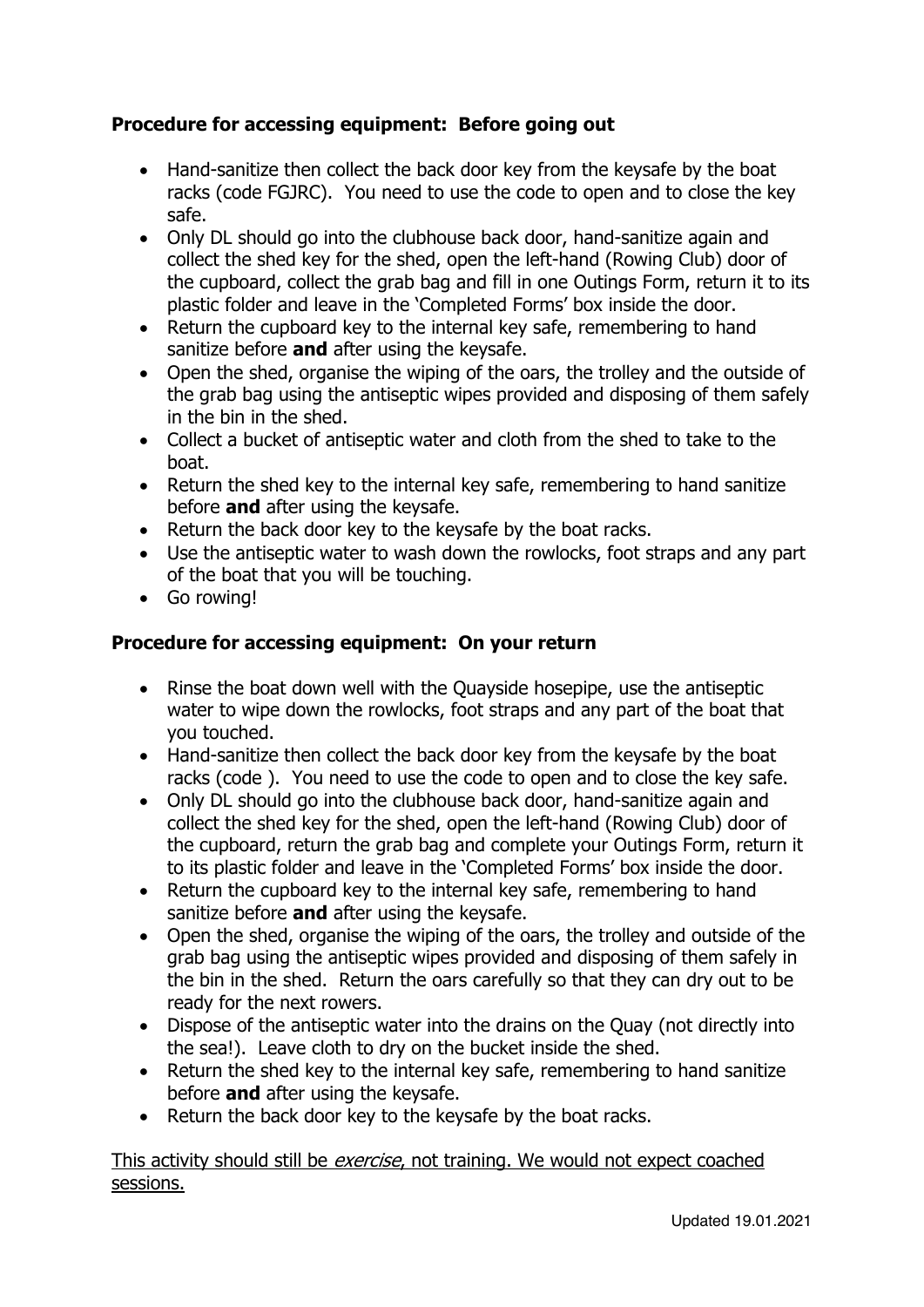Travel in accordance with the current Welsh Government guidance and exercising with another person or small groups with social distancing permitted.

- You must be able to launch your boat by yourself or with members of your household.
- You should only row if you can launch and retrieve boats without assistance that would result in breaking social distancing rules currently in force.
- Safety launches should have 2 people as per RowSafe, so will not be possible to use unless in an emergency.
- Groups should be limited to stay within government guidelines and social distancing of 2m apart should always be maintained.
- We would consider putting limits on boats on the water, and in areas of the boathouse to ensure social distancing but would ask members to use their common sense whenever this is not possible.

Cloakrooms and Toilets

- All cloakrooms and the urinals remain closed. Please do not use them.
- The two toilets are open but you use them at your own risk as they are not cleaned between users.
- There is a one-way system in all areas of the clubhouse. Please observe our signage.

# **From WSR:**

It is important that you remain aware of the Government guidance which often will provide more details on the general precautions required to help control the virus. It will be some time before rowing whether on the sea or along rivers is back to normal, whatever normal may be in future. Please be aware it could be a rocky road to get there and Stay Safe!

Respect the rules set out by your club and help yourself, your clubmates and the public stay healthy

Take it easy getting back on the water, your body may need to get used to rowing again

Respect other water users, remember for some people the water is their home Follow any rules set out by your club to keep equipment and facilities clean

Walk, cycle, run or drive to your club - do not use public transport

Look after your hands – you will probably find you get blisters once you are back on the water again

Be kind - your club's committee are giving up their time for free to ensure you are all safe